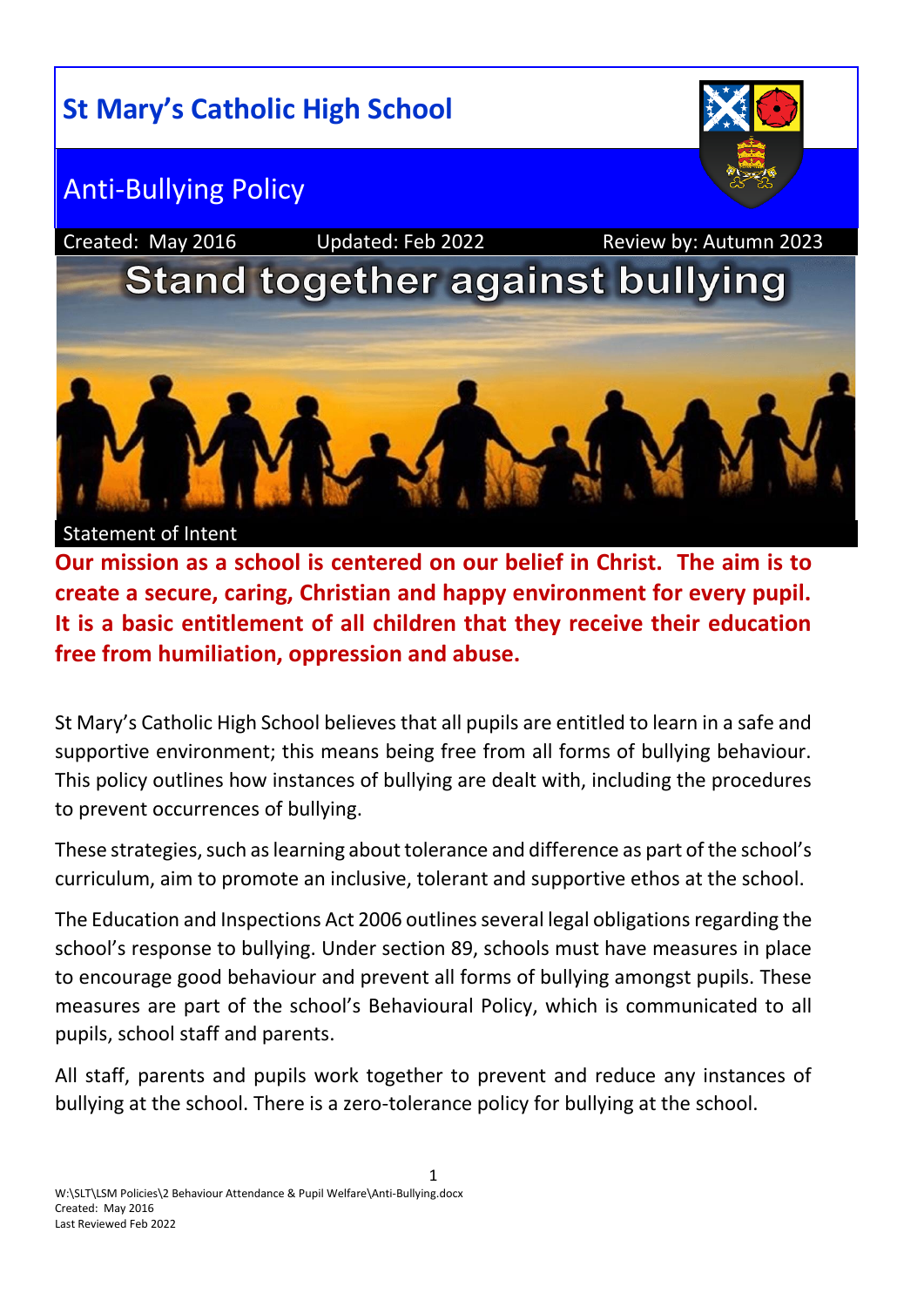#### 1. Legal Framework

This policy has due regard to all relevant legislation and statutory guidance including, but not limited to, the following:

- Education and Inspections Act 2006
- Equality Act 2010
- Protection from Harassment Act 1997
- Malicious Communications Act 1988
- Public Order Act 1986
- Communications Act 2003
- Human Rights Act 1998
- Crime and Disorder Act 1998
- **Education Act 2011**
- DfE (2017) 'Preventing and tackling bullying'
- DfE (2021) 'Sexual violence and sexual harassment between children in schools and colleges'
- DfE (2018) 'Mental health and wellbeing provision in schools'
- DfE (2021) 'Keeping children safe in education 2021'
- DfE (2020) 'Sharing nudes and semi-nudes: advice for education settings working with children and young people'

This policy operates in conjunction with the following school policies:

- Behavioural Policy
- Child Protection and Safeguarding Policy
- Social, Emotional and Mental Health (SEMH) Policy
- Searching, Screening and Confiscation Policy
- Secondary School RSE and Health Education Policy
- Exclusion Policy

# 2. Definitions

For the purpose of this policy, "bullying" is defined as persistent behaviour by an individual or group with the intention of verbally, physically, or emotionally harming another person or group. Bullying is generally characterised by: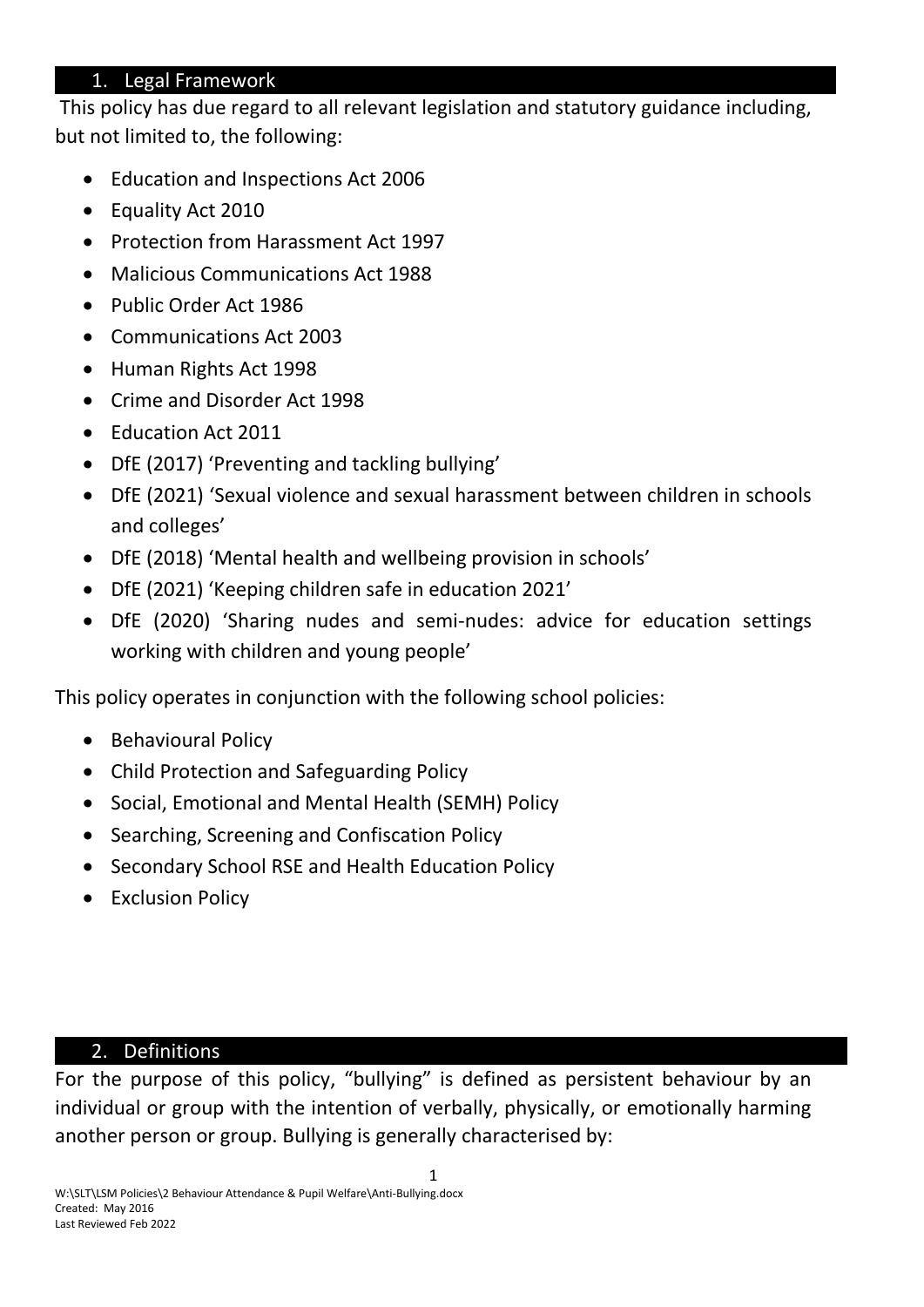- **Repetition:** Incidents are not one-offs; they are frequent and happen over an extended period of time.
- **Intent:** The perpetrator means to cause verbal, physical or emotional harm; it is not accidental.
- **Targeting:** Bullying is generally targeted at a specific individual or group.
- **Power imbalance:** Whether real or perceived, bullying is generally based on unequal power relations.

Vulnerable pupils are more likely to be the targets of bullying due to the attitudes and behaviours some young people have towards those who are different from themselves. Vulnerable pupils may include, but are not limited to:

- Pupils who are adopted.
- Pupils suffering from a health problem.
- Pupils with caring responsibilities.
- Pupils from socioeconomically disadvantaged backgrounds.

Pupils with certain characteristics are also more likely to be targets of bullying, including, but not limited to:

- Pupils who are LGBTQ+, or perceived to be LGBTQ+.
- Black, Asian and minority ethnic (BAME) pupils.
- Pupils with SEND.

# 3. Types of Bullying

Many kinds of behaviour can be considered bullying, and bullying can be related to almost anything. Teasing another pupil because of their appearance, religion, ethnicity, gender, sexual orientation, home life, culture, or SEND are some of the types of bullying that can occur.

Bullying is acted out through the following mediums:

- Verbal
- Physical
- Emotional
- Online (cyberbullying)

**Racist bullying:** Bullying another person based on their ethnic background or skin colour. Racist bullying is a criminal offence under the Crime and Disorder Act 1998 and Public Order Act 1986.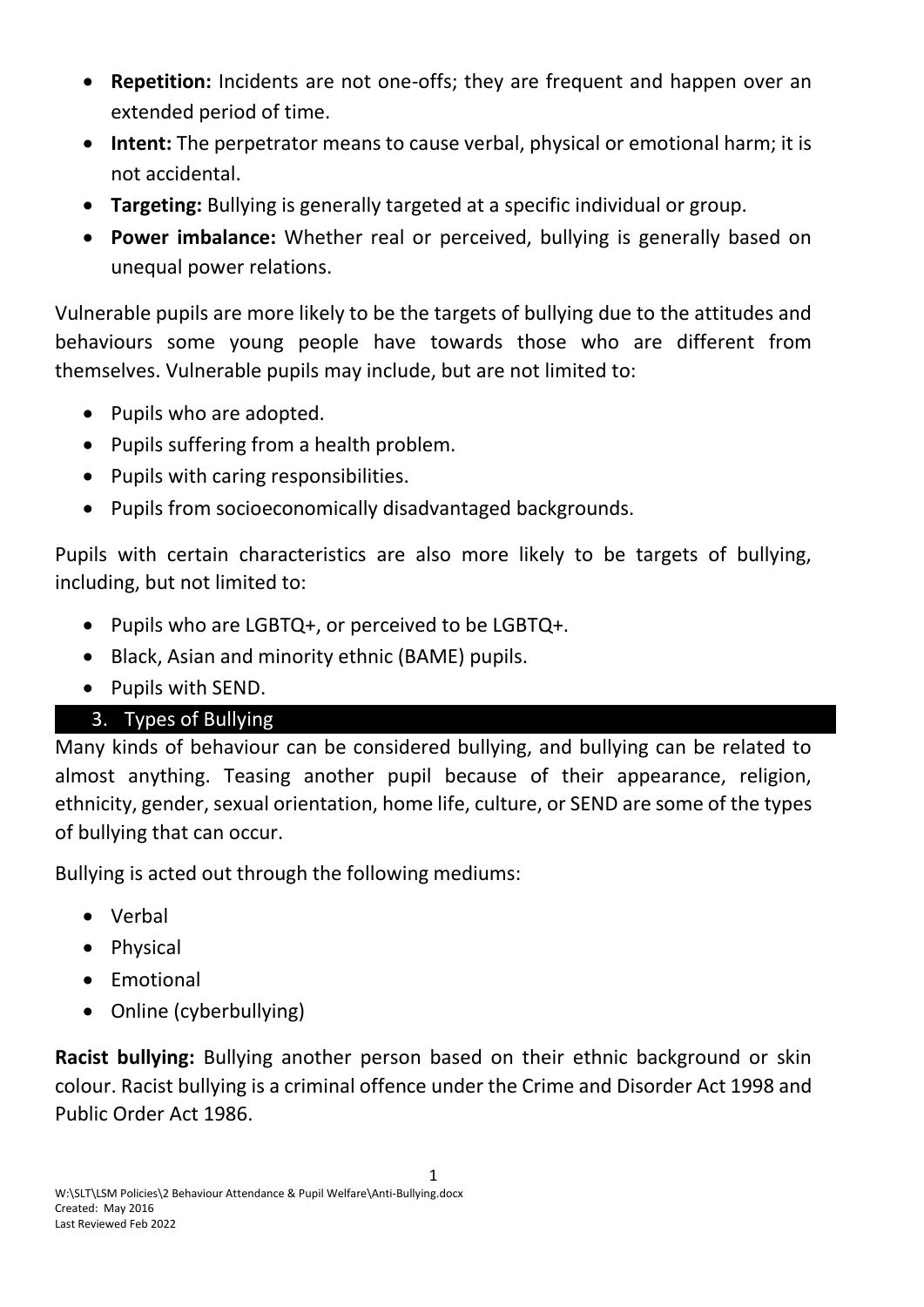**Homophobic and biphobic bullying:** Bullying another person because of their actual or perceived sexual orientation.

**Transphobic bullying:** Bullying based on another person's gender identity or gender presentation, or for not conforming to dominant gender roles.

**Sexist bullying:** Bullying based on sexist attitudes expressed in a way to demean, intimidate or harm another person because of their sex or gender. Sexist bullying may sometimes be characterised by inappropriate sexual behaviours.

**Sexual bullying:** Bullying behaviour that has a physical, psychological, verbal or nonverbal sexual dimension or dynamic that subordinates, humiliates or intimidates another person. This is commonly underpinned by sexist attitudes or gender stereotypes.

**[New] Ableist bullying:** Bullying behaviour that focusses on another person's disability or support needs; this can include mocking the individual's disability or their needs, using derogatory words or slurs in relation to an individual's disability, or deliberately excluding an individual because of their disability.

**Prejudicial bullying:** Bullying based on prejudices directed towards specific characteristics or experiences, e.g. religion or mental health issues.

**Relational bullying:** Bullying that primarily constitutes of excluding, isolating and ostracising someone – usually through verbal and emotional bullying.

**Socioeconomic bullying:** Bullying based on prejudices against the perceived social status of the victim, including, but not limited to, their economic status, their parents' occupations, their health or nutrition level, or the perceived "quality" of their clothing or belongings.

#### 4. Roles and Responsibilities

The governing board is responsible for:

- Evaluating and reviewing this policy to ensure that it does not discriminate against any pupils on the basis of their protected characteristics or backgrounds.
- The overall implementation and monitoring of this policy.
- Ensuring that the school adopts a tolerant and open-minded policy towards difference.
- Ensuring the school is inclusive.
- Analysing any bullying data to establish patterns and reviewing this policy in light of these.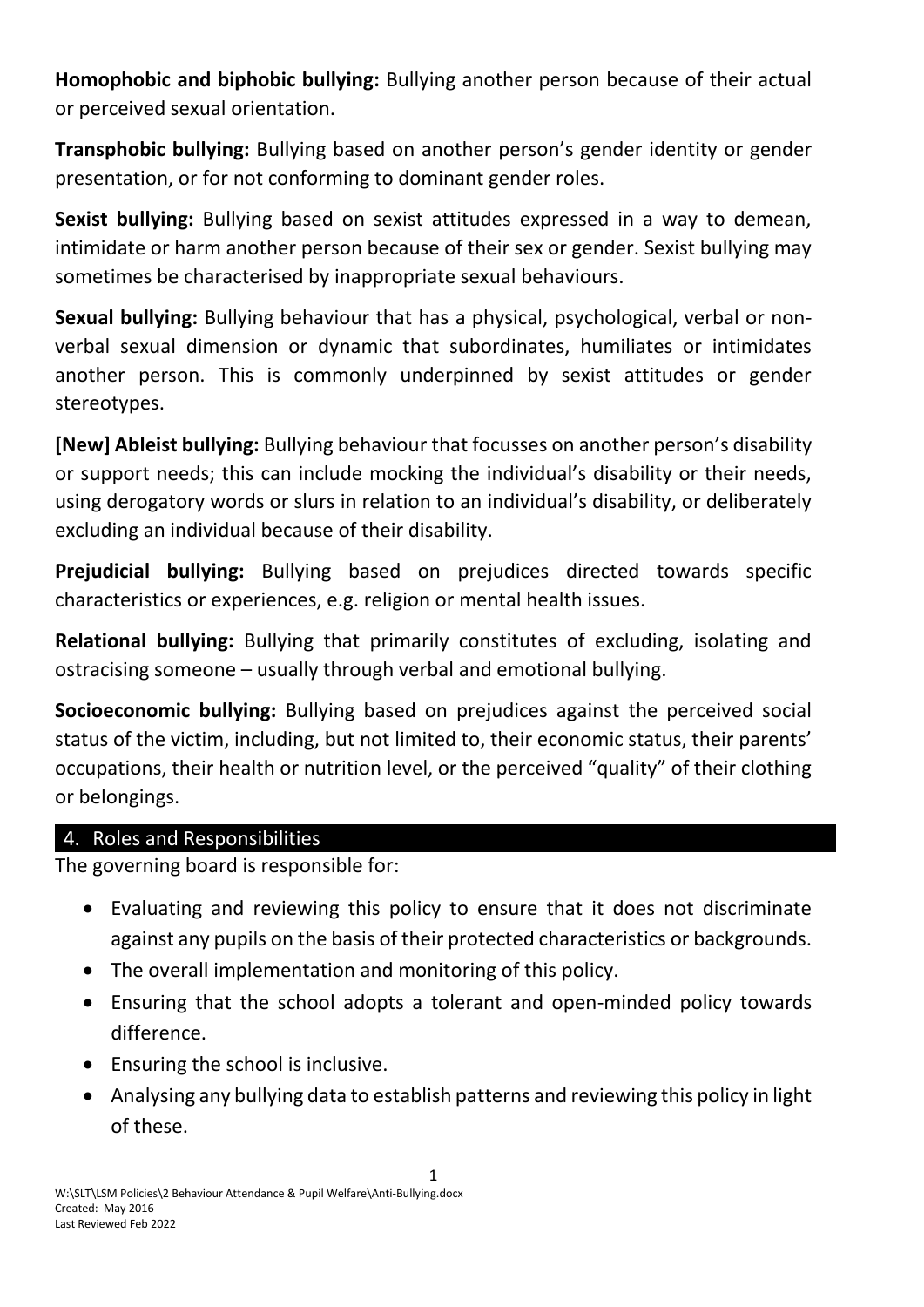• **[New]** Appointing a safeguarding link governor who will work with the DSL to ensure the policies and practices relating to safeguarding, including the prevention of cyberbullying, are being implemented effectively.

The headteacher is responsible for:

- Reviewing and amending this policy, accounting for new legislation and government guidance, and using staff experience of dealing with bullying incidents in previous years to improve procedures.
- Keeping a [Bullying Report Form](#page-16-0) of all reported incidents, including which type of bullying has occurred, to allow for proper analysis of the data collected.
- Analysing the data in the bullying record at termly intervals to identify trends, so that appropriate measures to tackle them can be implemented.
- Arranging appropriate training for staff members.

Heads of year are responsible for:

- Corresponding and meeting with parents where necessary.
- Providing a point of contact for pupils and parents when more serious bullying incidents occur.

Teachers are responsible for:

- Being alert to social dynamics in their class.
- Being available for pupils who wish to report bullying.
- Providing follow-up support after bullying incidents.
- Being alert to possible bullying situations, particularly exclusion from friendship groups, and informing the pupil's heads of year of such observations.
- Refraining from stereotyping when dealing with bullying.
- Understanding the composition of pupil groups, showing sensitivity to those who have been the victims of bullying.
- Reporting any instances of bullying once they have been approached by a pupil for support.

The school nurse is responsible for:

- Offering emotional support to victims of bullying.
- Alerting the relevant heads of year regarding any incidents of bullying.

Parents are responsible for: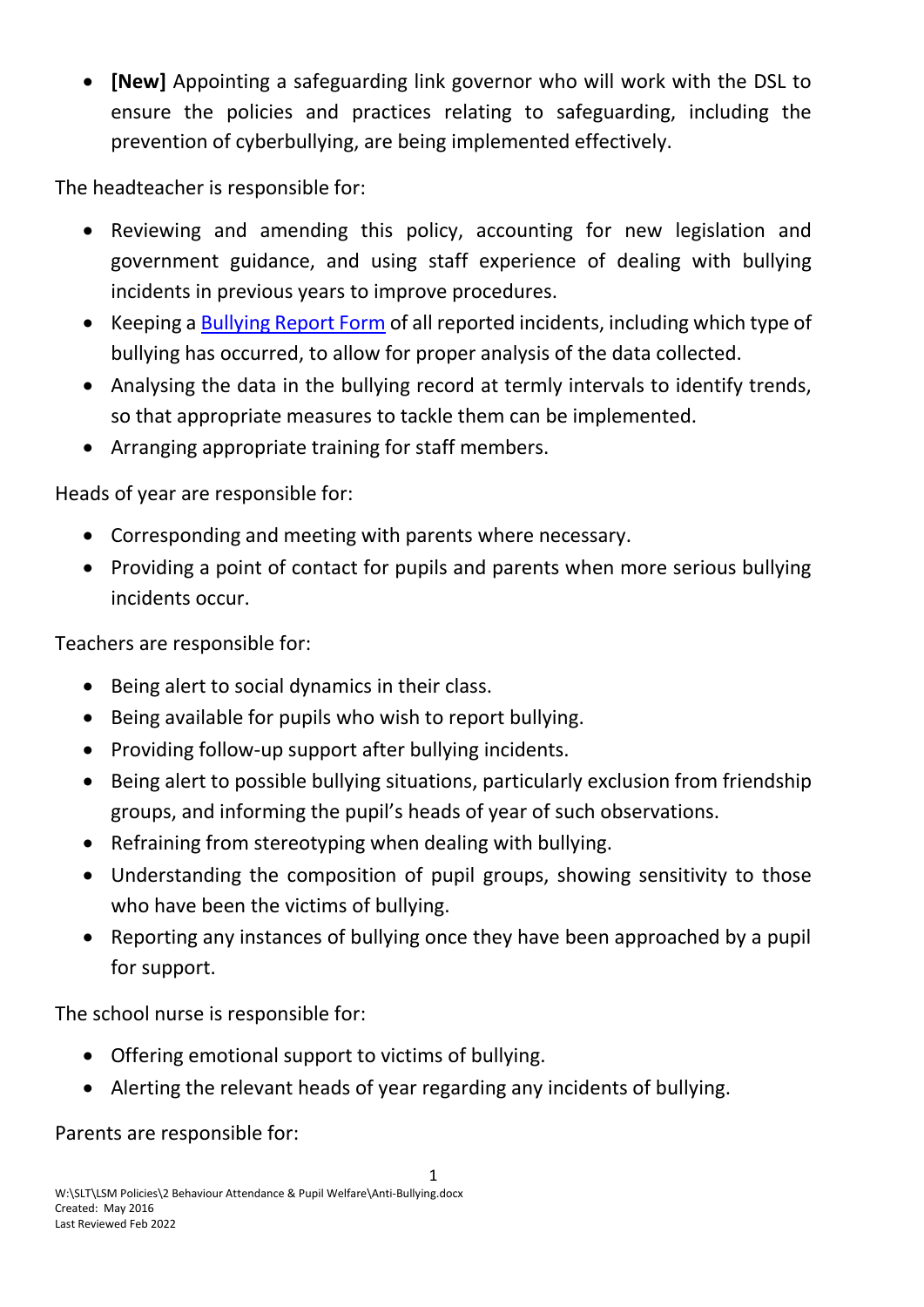- Informing their child's head of year or form tutor if they have any concerns that their child is the victim of bullying or involving in bullying in anyway.
- Being watchful of their child's behaviour, attitude and characteristics and informing the relevant staff members of any changes.

Pupils are responsible for:

- Informing a member of staff if they witness bullying or are a victim of bullying.
- Not making counter-threats if they are victims of bullying.
- Walking away from dangerous situations and avoiding involving other pupils in incidents.
- Keeping evidence of cyberbullying and informing a member of staff should they fall victim to cyberbullying.

## 1. Statutory implications

The school understands that, under the Equality Act 2010, it has a responsibility to:

- Eliminate unlawful discrimination, harassment, victimisation and any other conduct prohibited by the act.
- Advance equality of opportunity between people who share a protected characteristic and people who do not share it.
- Foster good relations between people who share a protected characteristic and people who do not share it.

The school understands that, under the Human Rights Act (HRA) 1998, it could have charges brought against it if it allows the rights of pupils to be breached by failing to take bullying seriously. The headteacher will ensure that this policy complies with the HRA; the headteacher understands that they cannot do this without fully involving their teaching staff.

Although bullying itself is not a criminal offence, some types of harassment, threatening behaviour and/or communications may be considered criminal offences:

• Under the Malicious Communications Act 1988, it is an offence for a person to electronically communicate with another person with the intent to cause distress or anxiety, or in a way which conveys a message which is indecent or grossly offensive, a threat, or contains information which is false and known or believed to be false by the sender.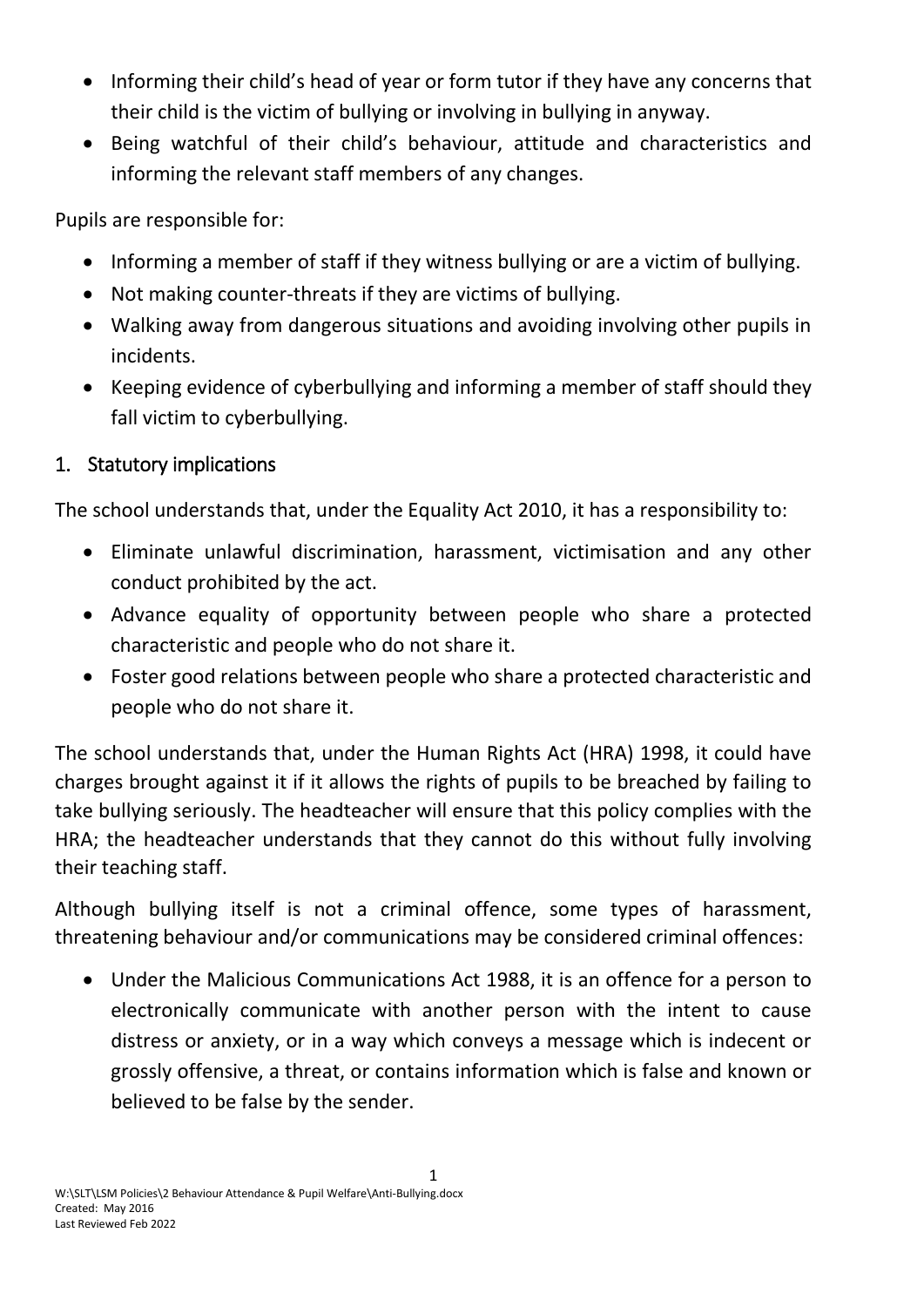- The Protection from Harassment Act 1997 makes it an offence to knowingly pursue any course of conduct amounting to harassment.
- Section 127 of the Communications Act 2003 makes it an offence to send, by means of a public electronic communications network, a message, or other matter, that is grossly offensive or of an indecent, obscene or menacing character. It is unlawful to disseminate defamatory information through any media, including internet sites.
- Other forms of bullying which are illegal and should be reported to the police include violence or assault, theft, repeated harassment or intimidation, and hate crimes.
- •

# 5. Prevention

The school will clearly communicate a whole-school commitment to addressing bullying in the form of a written statement which will be regularly promoted across the whole school.

All members of the school will be made aware of this policy and their responsibilities in relation to it. All staff members will receive training on identifying and dealing with the different types of bullying.

**[Primary schools]** All types of bullying will be discussed as part of the relationships and health education curriculum, in line with the Primary Relationships and Health Education Policy.

All types of bullying will be discussed as part of the RSE and health education curriculum, in line with the Secondary School RSE and Health Education Policy.

Staff will encourage pupil cooperation and the development of interpersonal skills using group and pair work. Diversity, difference and respect for others will be promoted and celebrated through various lessons. Opportunities to extend friendship groups and interactive skills will be provided through participation in special events, e.g. drama productions, sporting activities and cultural groups.

Seating plans will be organised and altered in a way that prevents instances of bullying. Potential victims of bullying will be placed in working groups with other pupils who do not abuse or take advantage of others.

A safe place, supervised by a teacher, will be available for pupils to go to during free time if they feel threatened or wish to be alone. The teacher supervising the area will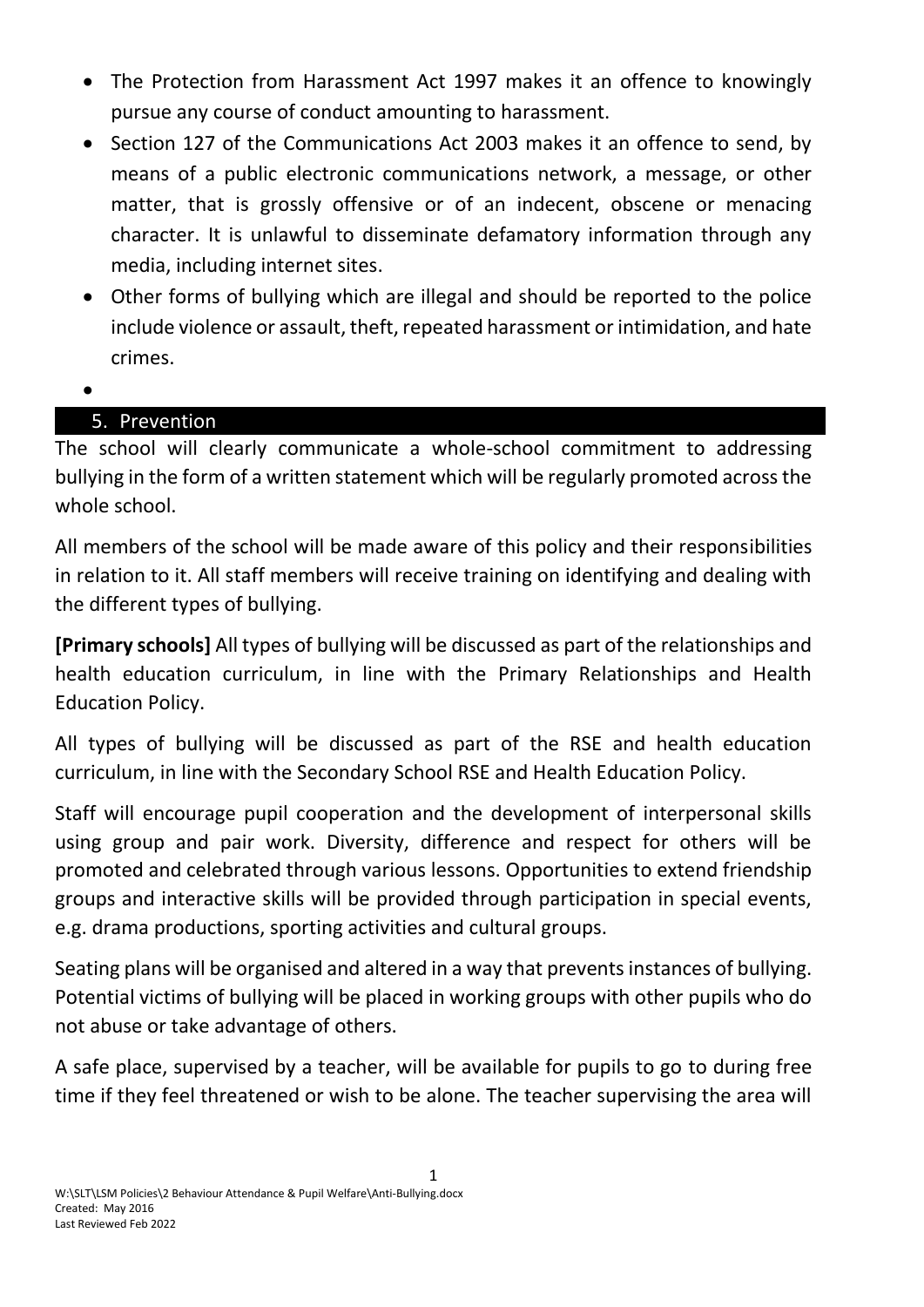speak to pupils to find out the cause of any problems and, ultimately, stop any form of bullying taking place.

Pupils deemed vulnerable, as defined in section two, will meet with their form tutor on a **monthly** basis, where appropriate, to ensure any problems can be actioned quickly. Form tutors will also offer an 'open door' policy allowing pupils to discuss any bullying, whether they are victims or have witnessed an incident.

Before a new pupil joins the school, particularly when this happens in-year, the pupil's form tutor and the DSL will implement a strategy to prevent bullying from happening – this will include **[add your school's strategy for integrating new pupils]**. Where a new pupil is deemed vulnerable, this strategy may involve further observation or intervention on the part of the DSL.

The school will be alert to, and address, any mental health and wellbeing issues amongst pupils, as these can be a cause, or a result, of bullying behaviour.

The school will ensure potential perpetrators are given support as required, so their educational, emotional and social development is not negatively influenced by outside factors, e.g. mental health issues.

#### 6. Signs of Bullying

Staff will be alert to the following signs that may indicate a pupil is a victim of bullying:

- Being frightened to travel to or from school
- Unwillingness to attend school
- Repeated or persistent absence from school
- Becoming anxious or lacking confidence
- Saying that they feel ill repeatedly
- Decreased involvement in school work
- Leaving school with torn clothes or damaged possessions
- Missing possessions
- Missing dinner money
- Asking for extra money or stealing
- Cuts or bruises
- Lack of appetite
- Unwillingness to use the internet or mobile devices
- Lack of eye contact
- Becoming short tempered
- Change in behaviour and attitude at home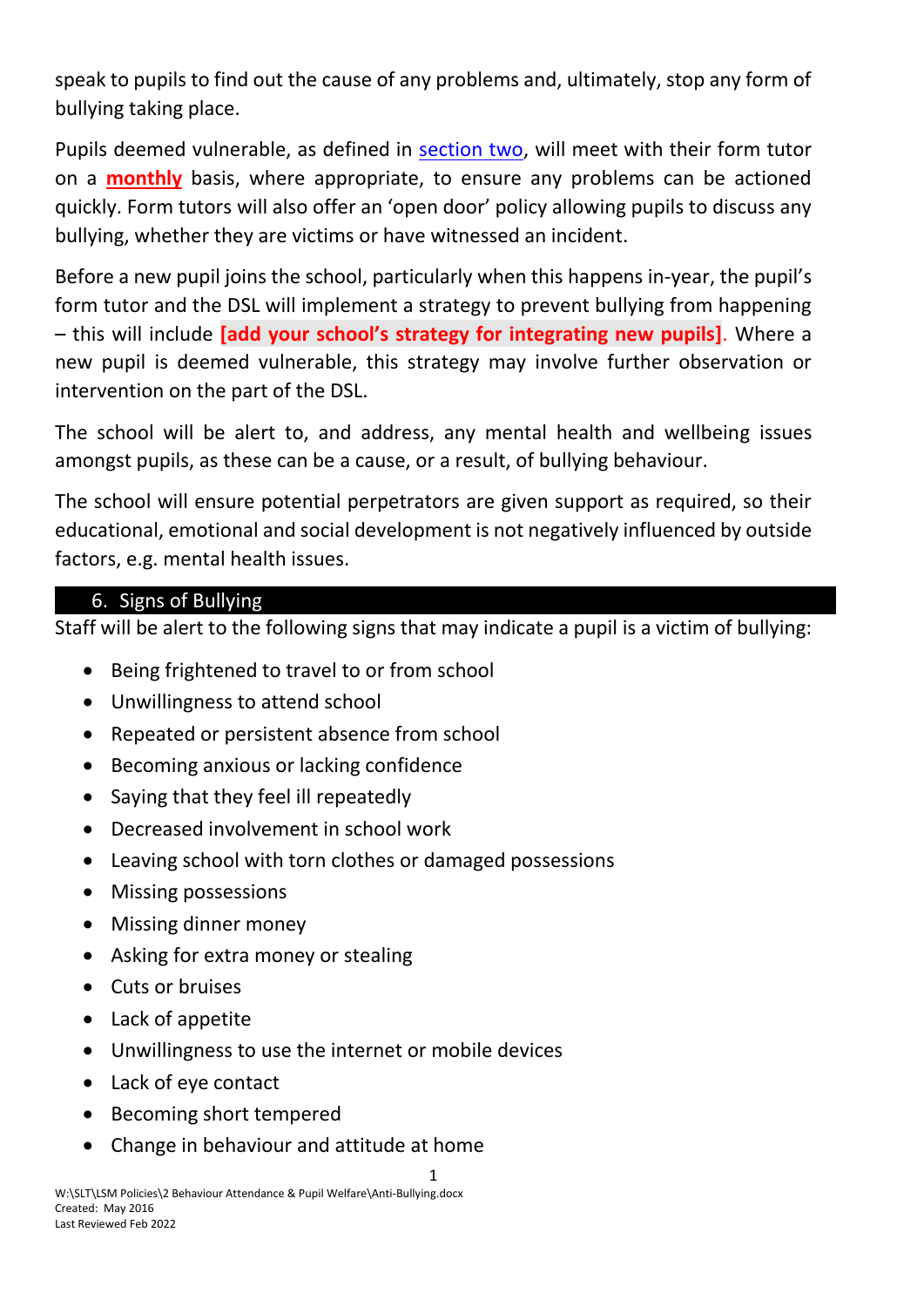Although the signs outlined above may not be due to bullying, they may be due to deeper social, emotional or mental health issues, so are still worth investigating. Pupils who display a significant number of these signs will be approached by a member of staff to determine the underlying issues causing this behaviour.

Staff will be aware of the potential factors that may indicate a pupil is likely to exhibit bullying behaviours, including, but not limited to, the following:

- They have experienced mental health problems, which have led to them becoming more easily aggravated
- They have been the victim of abuse
- Their academic performance has started to fall and they are showing signs of stress

If staff become aware of any factors that could lead to bullying behaviours, they will notify the pupil's form tutor, who will investigate the matter and monitor the situation.

# 7. Staff Principles

The school will ensure that prevention is a prominent aspect of its anti-bullying vision.

Staff will treat reports of bullying seriously and will not ignore signs of suspected bullying. Staff will act immediately when they become aware of a bullying incident. Unpleasantness from one pupil towards another will always be challenged and will never be ignored.

Staff will always respect pupils' privacy, and information about specific instances of bullying is not discussed with others, unless the pupil has given consent, or there is a safeguarding concern. If a member of staff believes a pupil is in danger, e.g. of being hurt, they will inform the DSL immediately.

Follow-up support will be given to both the victim and perpetrator in the months following an incident to ensure all bullying has stopped.

# 8. Peer-on-Peer Abuse

The school has a zero-tolerance approach to all forms of peer-on-peer abuse, including sexual harassment and sexual violence.

To prevent peer-on-peer abuse and address the wider societal factors that can influence behaviour, the school will educate pupils about abuse, its forms, and the importance of discussing any concerns and respecting others through the curriculum, assemblies and PSHE lessons, in line with the Prevention section of this policy.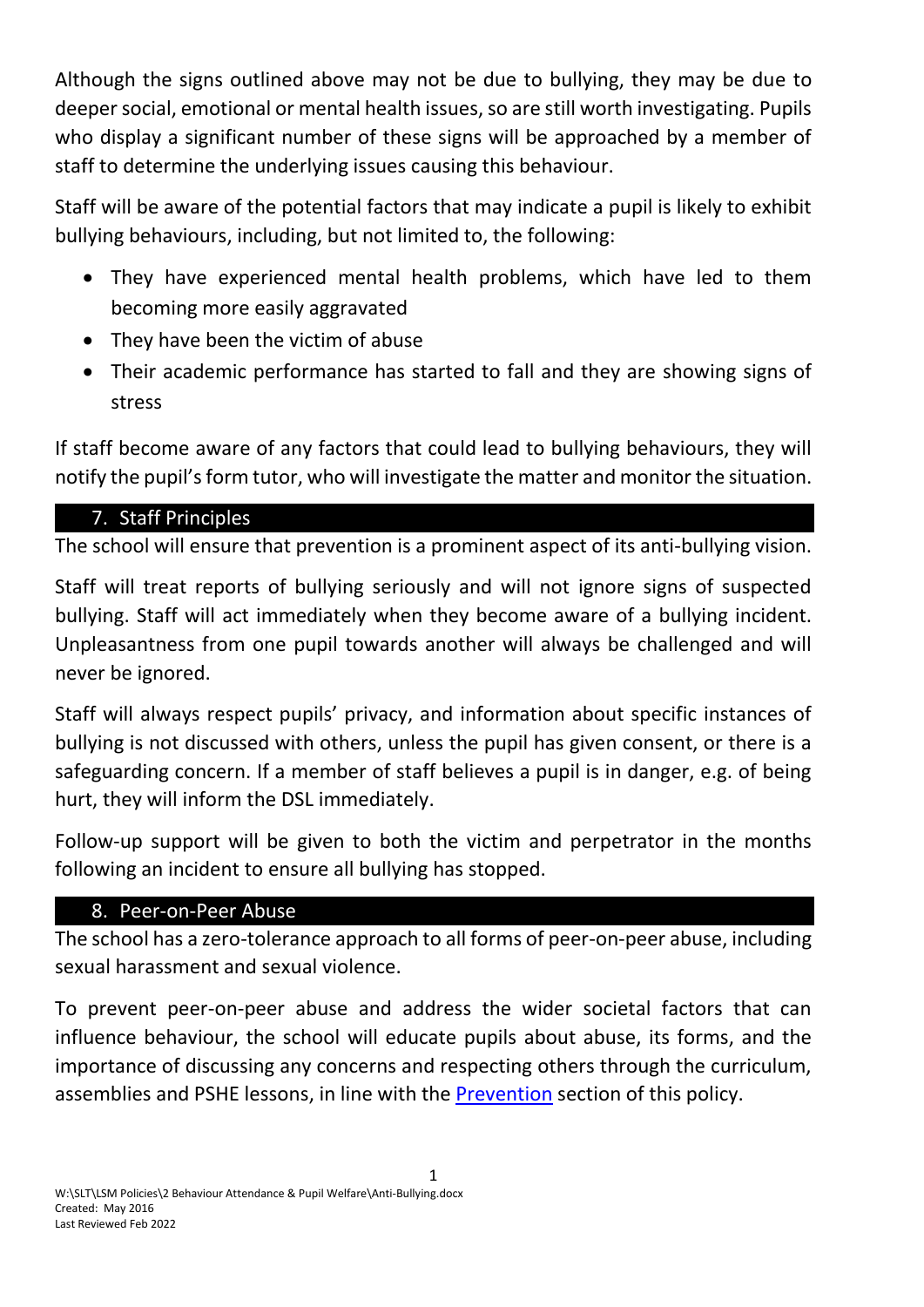All staff will be aware that pupils of any age and gender are capable of abusing their peers. Staff will take all instances of peer-on-peer abuse equally seriously regardless of the characteristics of the perpetrators or victims, will never tolerate abuse as "banter" or "part of growing up", and will never justify sexual harassment, e.g. as "boys being boys", as this can foster a culture of unacceptable behaviours. Staff will also be aware that peer-on-peer abuse can be manifested in many ways, including sexting, sexual harassment and assault, and hazing- or initiation-type violence.

Pupils will be made aware of how to raise concerns or make a report and how any reports will be handled – this includes the process for reporting concerns about friends or peers. If a pupil has been harmed, is in immediate danger or is at risk of harm, a referral may be made to children's social care services (CSCS), where the DSL deems this appropriate in the circumstances.

The school's Peer-on-peer Abuse Policy outlines the school's stance on addressing peer-on-peer abuse, including sexual abuse, and the procedures in place will be adhered to if any instances are uncovered or disclosed. More information on the school's approach to preventing and managing instances of peer-on-peer abuse can be found within this policy and the Child Protection and Safeguarding Policy.

#### 9. Cyberbullying

Cyberbullying can take many forms and can go even further than face-to-face bullying by invading personal space and home life, and can target more than one person. It can also take place across age groups and target pupils, staff and others, and may take place inside school, within the wider community, at home or when travelling. It can sometimes draw bystanders into being accessories.

Cyberbullying can include the following:

- Threatening, intimidating or upsetting text messages
- Threatening or embarrassing pictures and video clips
- Disclosure of private sexual photographs or videos with the intent to cause distress
- Silent or abusive phone calls
- Using the victim's phone to harass others, to make them think the victim is responsible
- Threatening or bullying emails, possibly sent using a pseudonym or someone else's name
- Menacing or upsetting responses to someone in a chatroom
- Unpleasant messages sent via instant messaging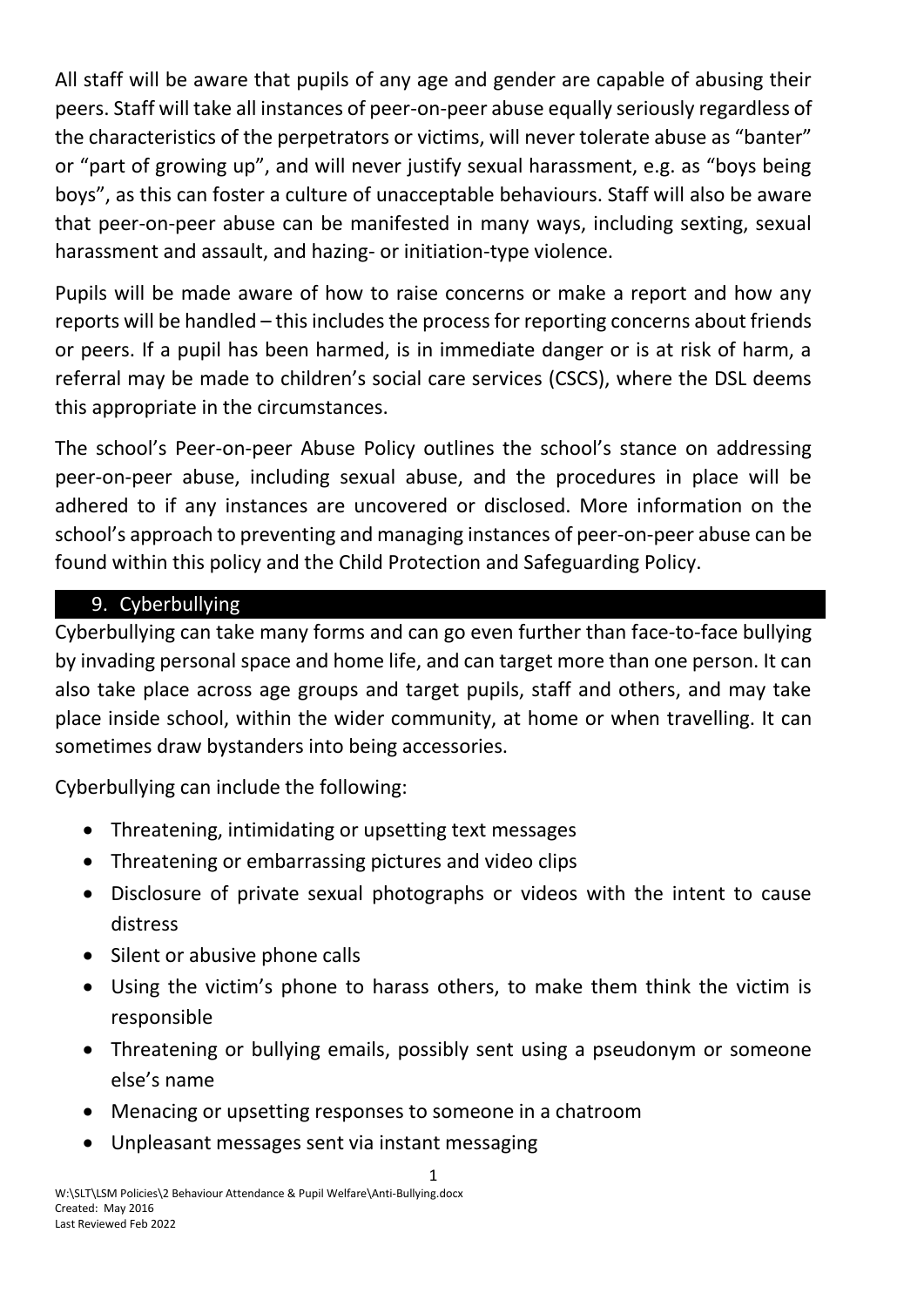• Unpleasant or defamatory information posted to blogs, personal websites and social networking sites, e.g. Facebook

**NB**. The above list is not exhaustive, and cyberbullying may take other forms.

The school has a zero-tolerance approach to cyberbullying. The school views cyberbullying with the same severity as any other form of bullying and will follow the sanctions set out in section 12 this policy if they become aware of any incidents.

All members of staff will receive training on an **annual** basis on the signs of cyberbullying, in order to identify pupils who may be experiencing issues and intervene effectively.

Many of the signs of cyberbullying will be similar to those found in the 'Signs of bullying' section of this policy; however, staff will be alert to the following signs that may indicate a pupil is being cyberbullied:

- Avoiding use of the computer
- Being on their phone routinely
- Becoming agitated when receiving calls or text messages

Staff will also be alert to the following signs which may indicate that a pupil is cyberbullying others:

- Avoiding using the computer or turning off the screen when someone is near
- Acting in a secretive manner when using the computer or mobile phone
- Spending excessive amounts of time on the computer or mobile phone
- Becoming upset or angry when the computer or mobile phone is taken away

Parents will also be invited to attend **annual** training sessions in order to educate them on the signs and symptoms of cyberbullying, and will be advised to report to the headteacher if their child displays any of the signs outlined in this section.

Staff will be aware that a cyberbullying incident might include features different to other forms of bullying, prompting a particular response. Significant differences may include the following:

• **Possible extensive scale and scope** – pupils may be bullied on multiple platforms and using multiple different methods that are made possible by virtue of the bullying taking place online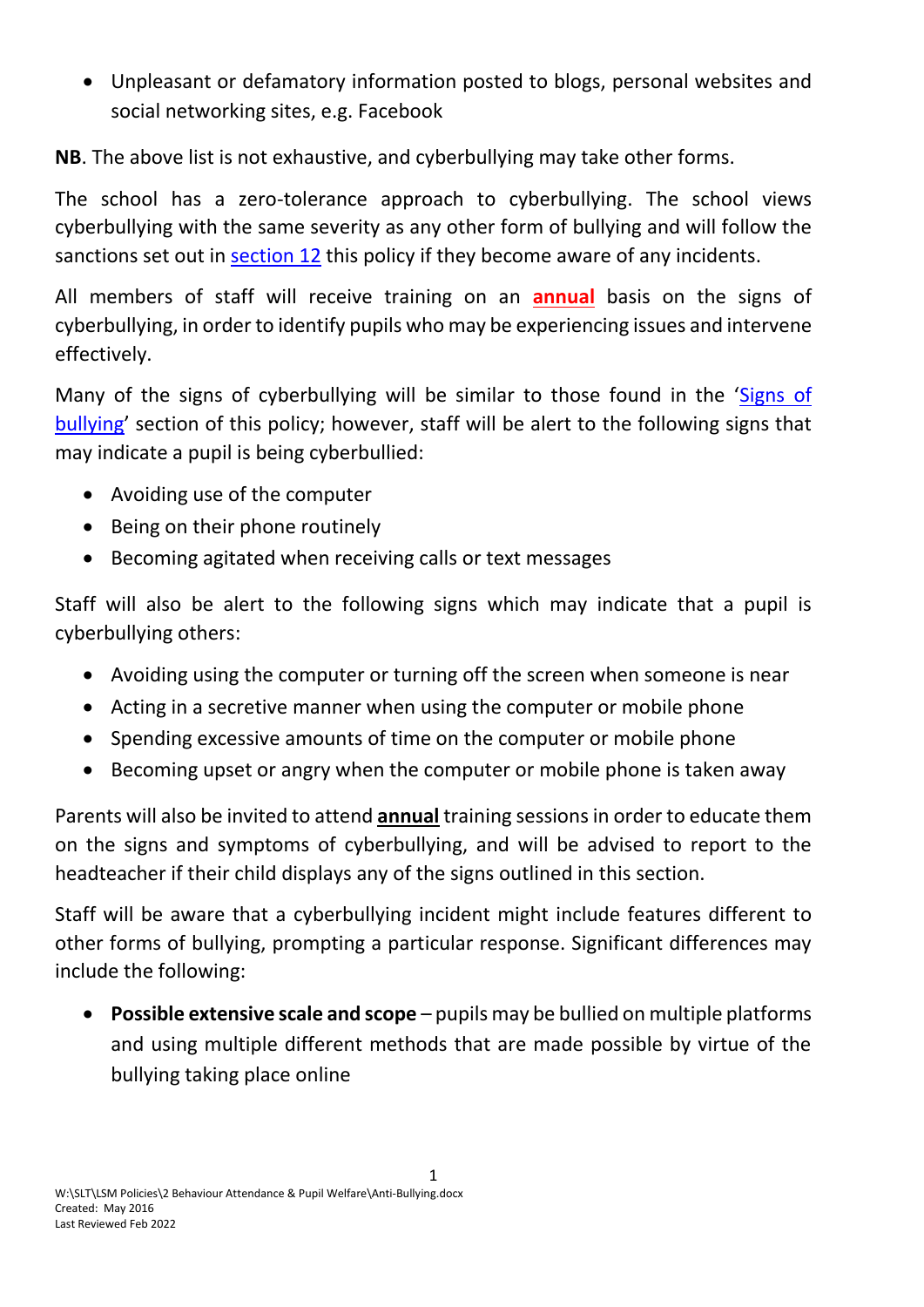- **The anytime and anywhere nature of cyberbullying** pupils may not have an escape from the torment when they are at home due to the bullying continuing through technology at all times
- The person being bullied might not know who the perpetrator is it is easy for individuals to remain anonymous online and on social media, and pupils may be bullied by someone who is concealing their own identity
- **The perpetrator might not realise that their actions are bullying** sometimes, the culture of social media, and the inability to see the impact that words are having on someone, may lead to pupils crossing boundaries without realising
- **The victim of the bullying may have evidence of what has happened**  pupils may have taken screenshots of bullying, or there may be a digital footprint that can identify the perpetrator

The school will support pupils who have been victims of cyberbullying by holding formal and informal discussions with the pupil about their feelings and whether the bullying has stopped, in accordance with section 13 and [section 14](#page-14-0) of this policy.

In accordance with the Education Act 2011, the school has the right to examine and delete files from pupils' personal devices, e.g. mobiles phones, where there is good reason to do so. This power applies to all schools and there is no need to have parental consent to search through a young person's mobile phone. In these cases, the school's Searching, Screening and Confiscation Policy will be followed at all times.

#### 10. Procedures

Minor incidents will be reported to the victim's form tutor, who will investigate the incident, set appropriate sanctions for the perpetrator, and inform the head of year in writing of the incident and outcome.

When investigating a bullying incident, the following procedures will be adopted:

- The victim, alleged perpetrator and witnesses are all interviewed separately
- Members of staff ensure that there is no possibility of contact between the pupils being interviewed, including electronic communication
- If a pupil is injured, members of staff take the pupil immediately to the school nurse for a medical opinion on the extent of their injuries
- A room is used that allows for privacy during interviews
- A witness is used for serious incidents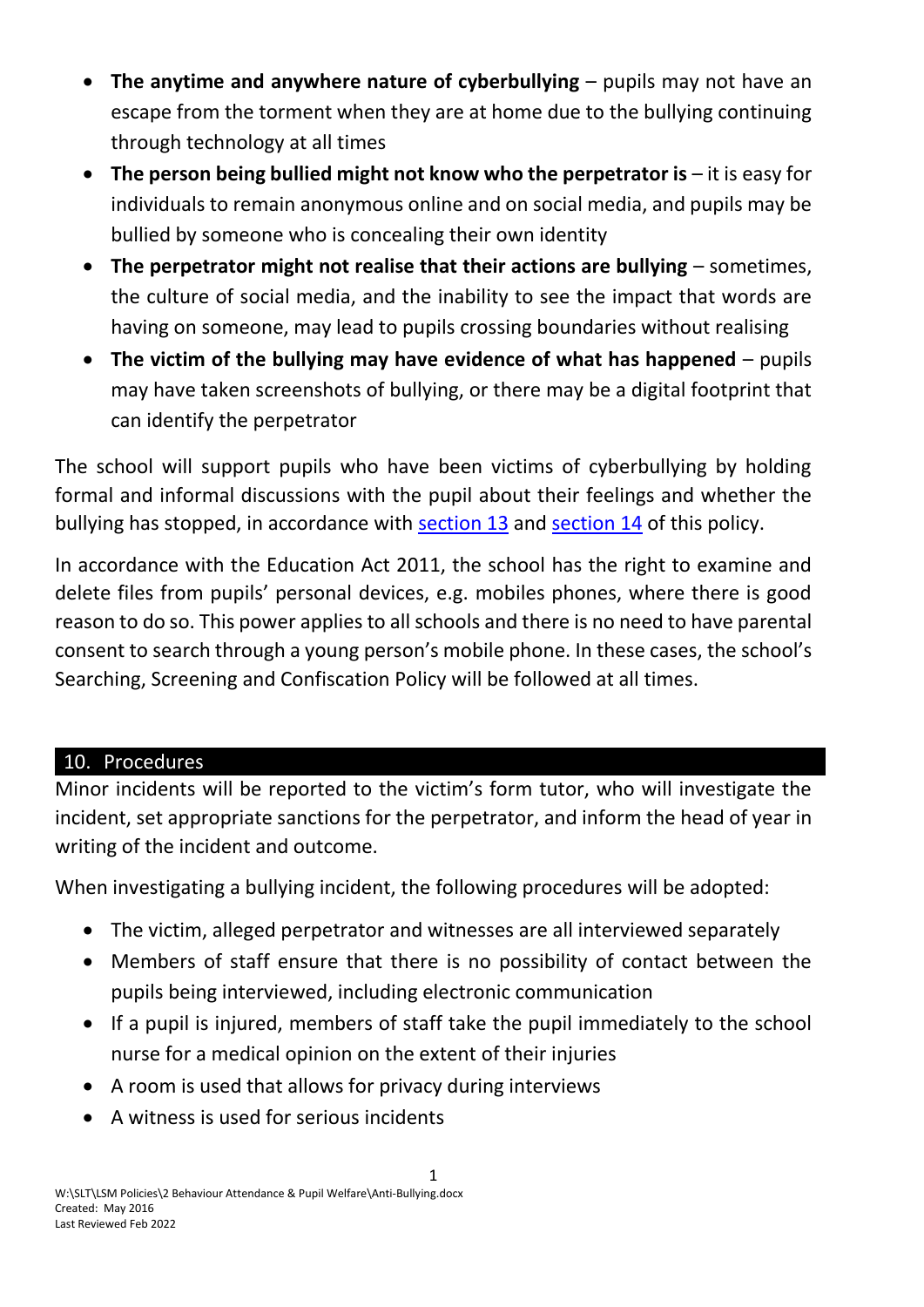- If appropriate, the alleged perpetrator, the victim and witnesses are asked to write down details of the incident; this may need prompting with questions from the member of staff to obtain the full picture
- The headteacher will gather evidence of a cyberbullying incident; this may involve text messages, emails, photos, etc. provided by the victim
- Premature assumptions are not made, as it is important not to be judgemental at this stage
- Members of staff listen carefully to all accounts, being non-confrontational and not assigning blame until the investigation is complete
- All pupils involved are informed that they must not discuss the interview with other pupils

Due to the potential for some specific forms of bullying to be characterised by inappropriate sexual behaviour, staff members involved in dealing with the incident are required to consider whether there is a need for safeguarding processes to be implemented.

#### **11. Sanctions**

If the headteacher is satisfied that bullying did take place, the perpetrator will be helped to understand the consequences of their actions and warned that there must be no further incidents. The headteacher will inform the perpetrator of the type of sanction to be used in this instance, e.g. detentions or service-based activities, and future sanctions if the bullying continues.

If possible, the headteacher will attempt reconciliation and will obtain an apology from the perpetrator. This will either be in writing to the victim, and/or witnesses if appropriate, or face-to-face, but only with the victim's full consent. Discretion will be used here; victims will never feel pressured into a face-to-face meeting with the perpetrator.

Parents are informed of bullying incidents and what action is being taken.

All staff involved in managing instances of bullying will be aware that taking disciplinary action and providing support are not mutually exclusive actions, and should be conducted simultaneously to encourage more positive behaviour in future.

The school will avoid unnecessarily criminalising pupils for bullying or abusive behaviour where possible, as young people with criminal records face stigma and discrimination in future aspects of their lives. The school's focus when handling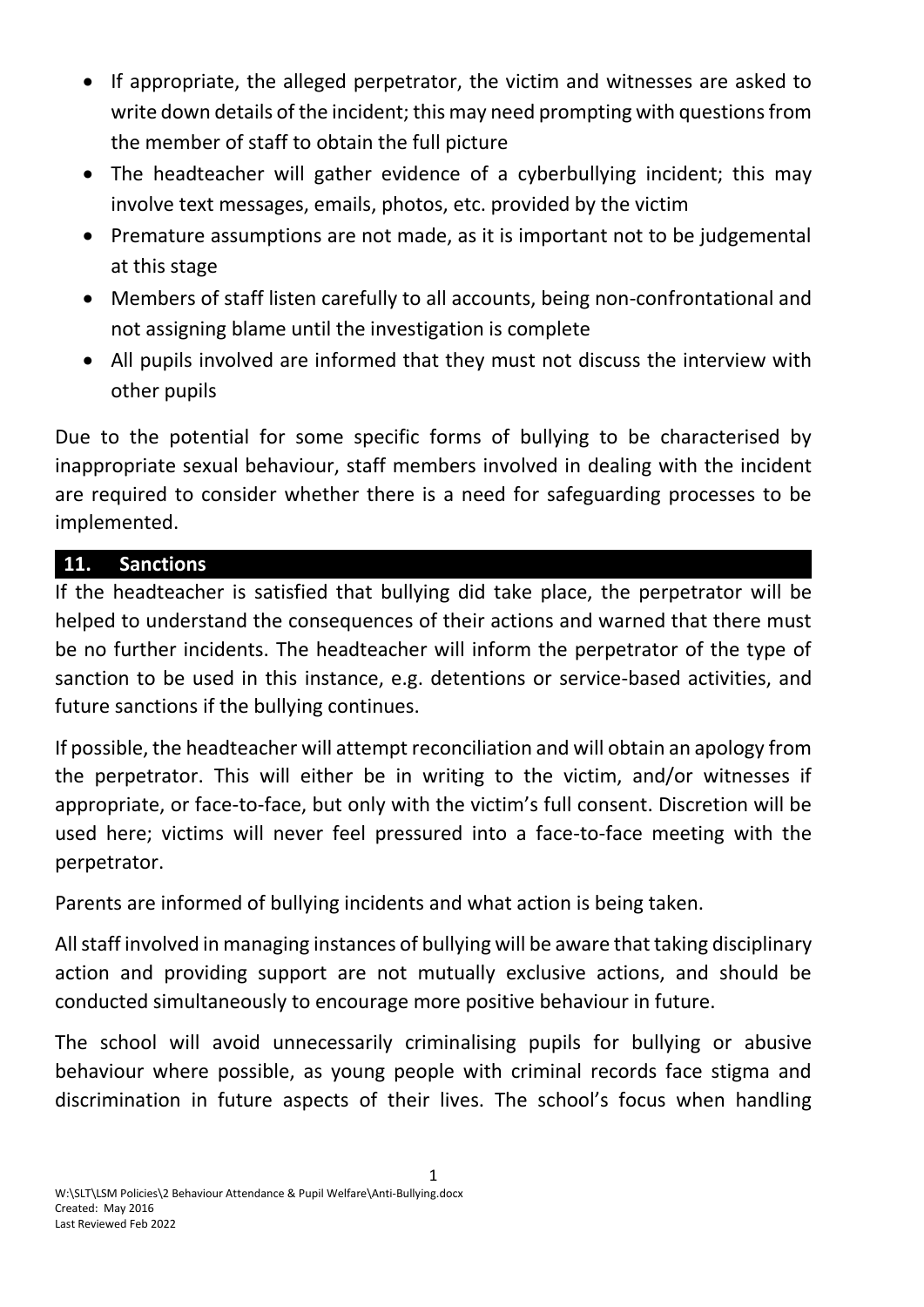perpetrators will be supporting them to develop more positive behaviours and to refrain from abusive and bullying behaviours in the future.

The head of year informally monitors the pupils involved over the next **half-term**.

The school will remain cognisant of the fact that continued access to school can be important for rehabilitation of harmful behaviour, and will not exclude pupils unless as a last resort – where there have been serious or consistent incidents of bullying, the school will act in line with the Exclusion Policy.

## 12. Support

In the event of bullying, victims will be offered the following support:

- Emotional support and reassurance from the school counsellor
- Reassurance that it was right to report the incident and that appropriate action will be taken
- Liaison with their parents to ensure a continuous dialogue of support
- Advice not to retaliate or reply, but to keep the evidence and show or give it to their parent or a member of staff
- Advice on aspects of online safety, in the event of cyberbullying, to prevent reoccurrence, including, where appropriate, discussion with their parents to evaluate their online habits and age-appropriate advice on how the perpetrator might be blocked online
- Discussion with their parent on whether police action is required (except in serious cases of child exploitation or abuse where the police may be contacted without discussion with parents)

The headteacher will carefully consider in each instance of bullying that is handled whether it is appropriate to split up the victim(s) and perpetrator(s), e.g. preventing them sharing classes or spaces where possible, and will split up other harmful group dynamics to prevent further occurrences where necessary. Victims will be encouraged to broaden their friendship groups by joining lunchtime or after-school clubs or activities.

Staff, particularly the DSL, will work with the victim to build resilience, e.g. by offering emotional therapy.

The school will acknowledge that bullying may be an indication of underlying mental health issues. Perpetrators will be required to attend a mandatory counselling session to assist with any underlying mental health or emotional wellbeing issues. The school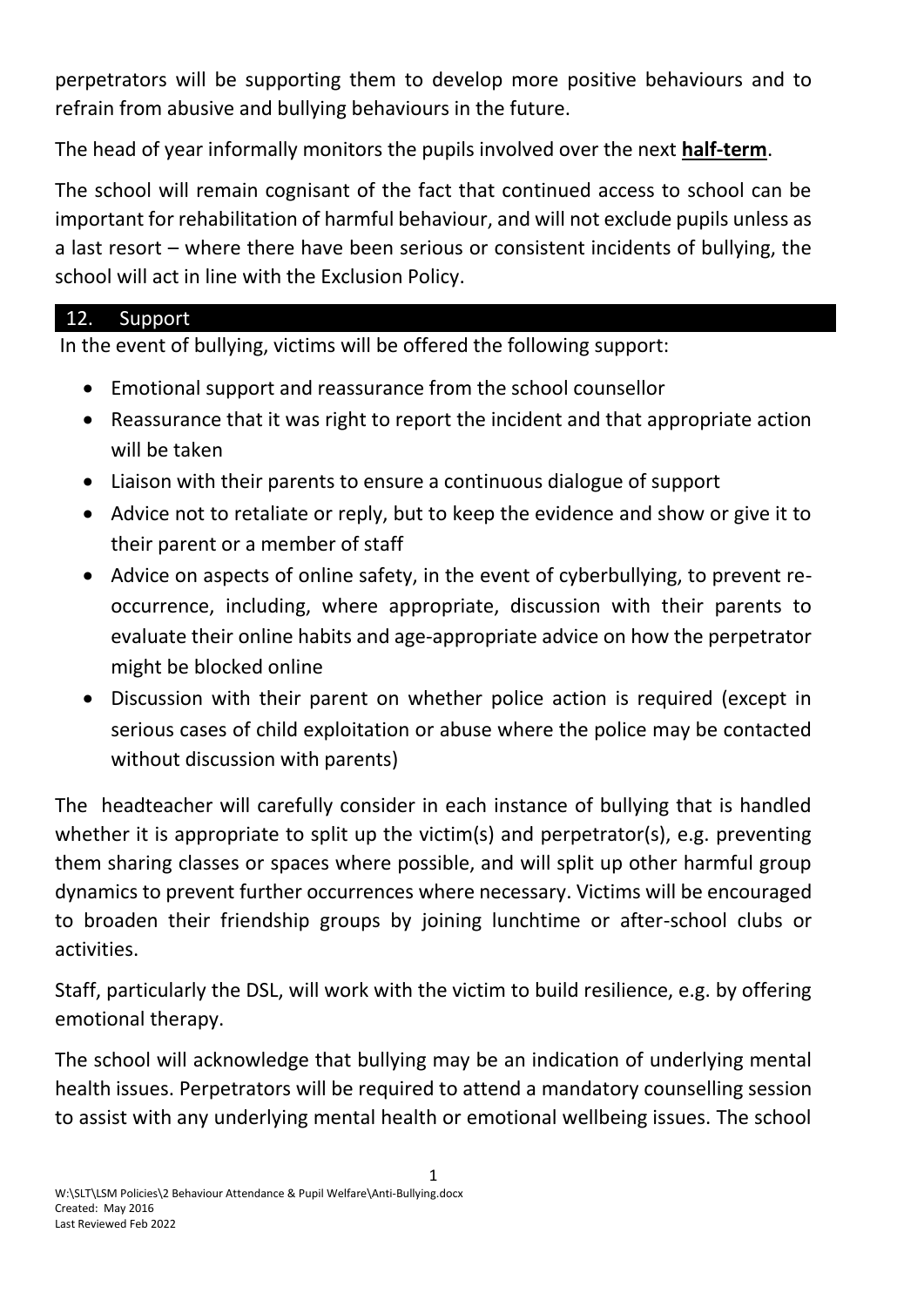will work with the perpetrator regarding any underlying mental health or emotional wellbeing problems.

#### 13. Follow Up Support

<span id="page-14-0"></span>The progress of both the perpetrator and the victim will be monitored by their form tutors. One-on-one sessions to discuss how the victim and perpetrator are progressing may be appropriate. If appropriate, follow-up correspondence will be arranged with parents **one month** after the incident.

Pupils who have been bullied will be offered continuous support. The DSL will hold a formal meeting, on a **monthly** basis, to check whether the bullying has stopped – these formal meetings will continue to take place **once a month** until the head of year and victim are confident the bullying has stopped. The victim will be encouraged to tell a trusted adult in school if bullying is repeated.

Pupils who have bullied others will be supported in the following ways:

- Receiving a consequence for their actions
- Being able to discuss what happened
- Being helped to reflect on why they became involved
- Being helped to understand what they did wrong and why they need to change their behaviour
- Appropriate assistance from parents

Pupils who have been bullied will be assessed on a case-by-case basis and the DSL will, if necessary, refer the victim of bullying to CAMHS.

In cases where the effects of bullying are so severe that the pupil cannot successfully reintegrate back into the school, the headteacher and DSL will look to transfer the pupil to another mainstream school with the consent and involvement of the pupil's parents.

Where a pupil who has been the victim of bullying has developed such complex needs that alternative provision is required, the pupil, their parents, the headteacher and DSL will meet to discuss the use of alternative provision.

# 14. Bullying Outside of School

Staff will remain aware that bullying can happen both in and outside of school, and will ensure that they understand how to respond to reports of bullying that occurred outside school in line with the Child Protection and Safeguarding Policy and the Peeron-peer Abuse Policy.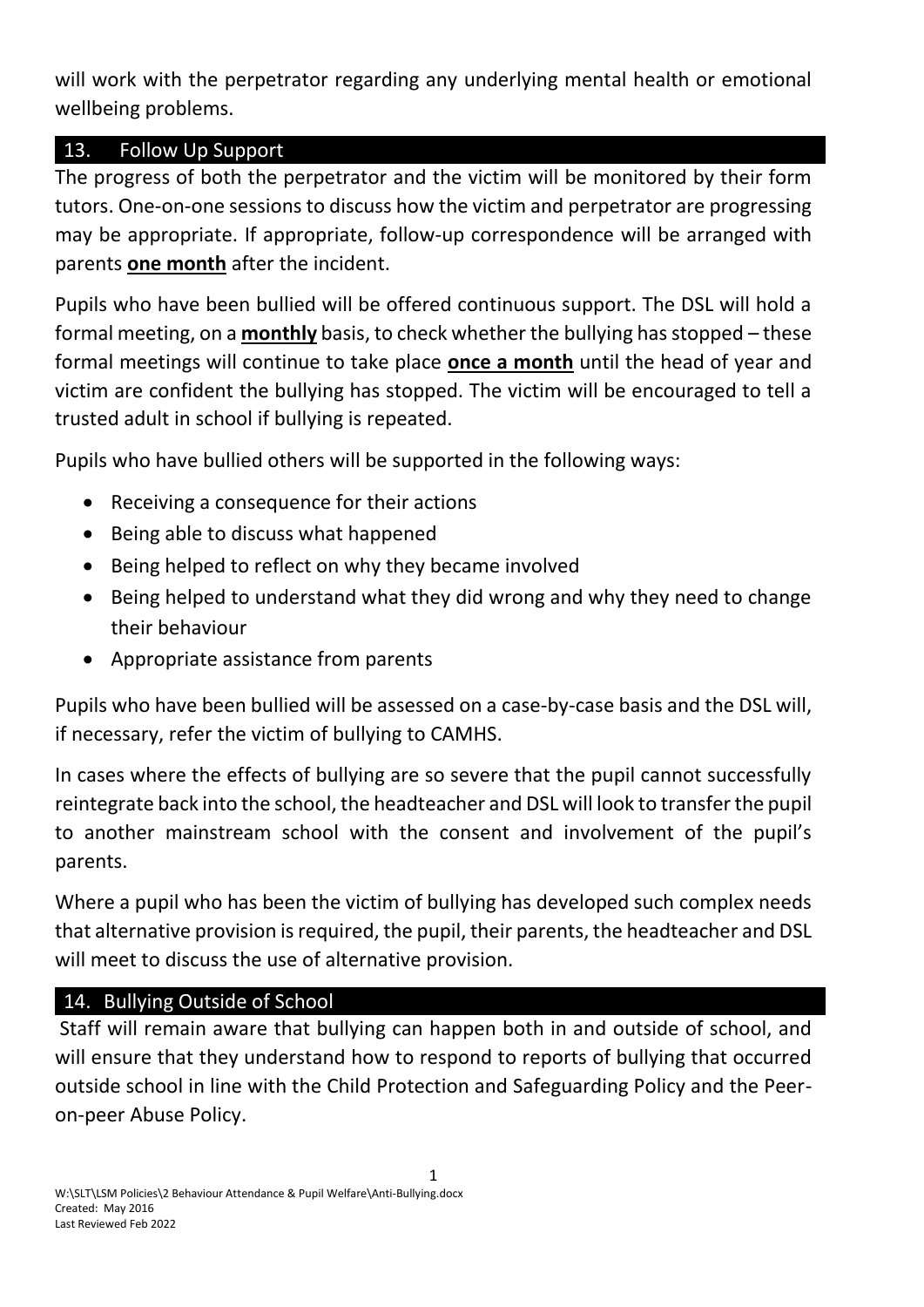The headteacher has a specific statutory power to discipline pupils for poor behaviour outside of the school premises. Section 89(5) of the Education and Inspections Act 2006 gives the headteacher the power to regulate pupils' conduct when they are not on school premises, and therefore, not under the lawful charge of a school staff member.

Teachers have the power to discipline pupils for misbehaving outside of the school premises. This can relate to any bullying incidents occurring anywhere off the school premises, such as on school or public transport, outside the local shops, or in a town or village centre.

Where bullying outside school is reported to school staff, it will be investigated and acted upon. In all cases of misbehaviour or bullying, members of staff can only discipline the pupil on school premises, or elsewhere when the pupil is under the lawful control of the member of staff, e.g. on a school trip.

The headteacher is responsible for determining whether it is appropriate to notify the police of the action taken against a pupil. If the misbehaviour could be of a criminal nature, or poses a serious threat to a member of the public, the police will be informed.

#### 15. Record Keeping

The DSL will ensure that robust records are kept with regard to all reported or otherwise uncovered incidents of bullying – this includes recording where decisions have been made, e.g. sanctions, support, escalation of a situation and resolutions.

The headteacher and DSL will ensure that all decisions and actions recorded are reviewed on a regular basis for the purposes of:

- Identifying patterns of concerning, problematic or inappropriate behaviour on the part of certain pupils that may need to be handled, e.g. with pastoral support.
- Reflecting on whether cases could have been handled better and using these reflections to inform future practice.
- Considering whether there are wider cultural issues at play within the school, e.g. whether school culture facilitates discriminatory bullying by not adequately addressing instances, and planning to mitigate this.
- Considering whether prevention strategies could be strengthened based on any patterns in the cases that arise.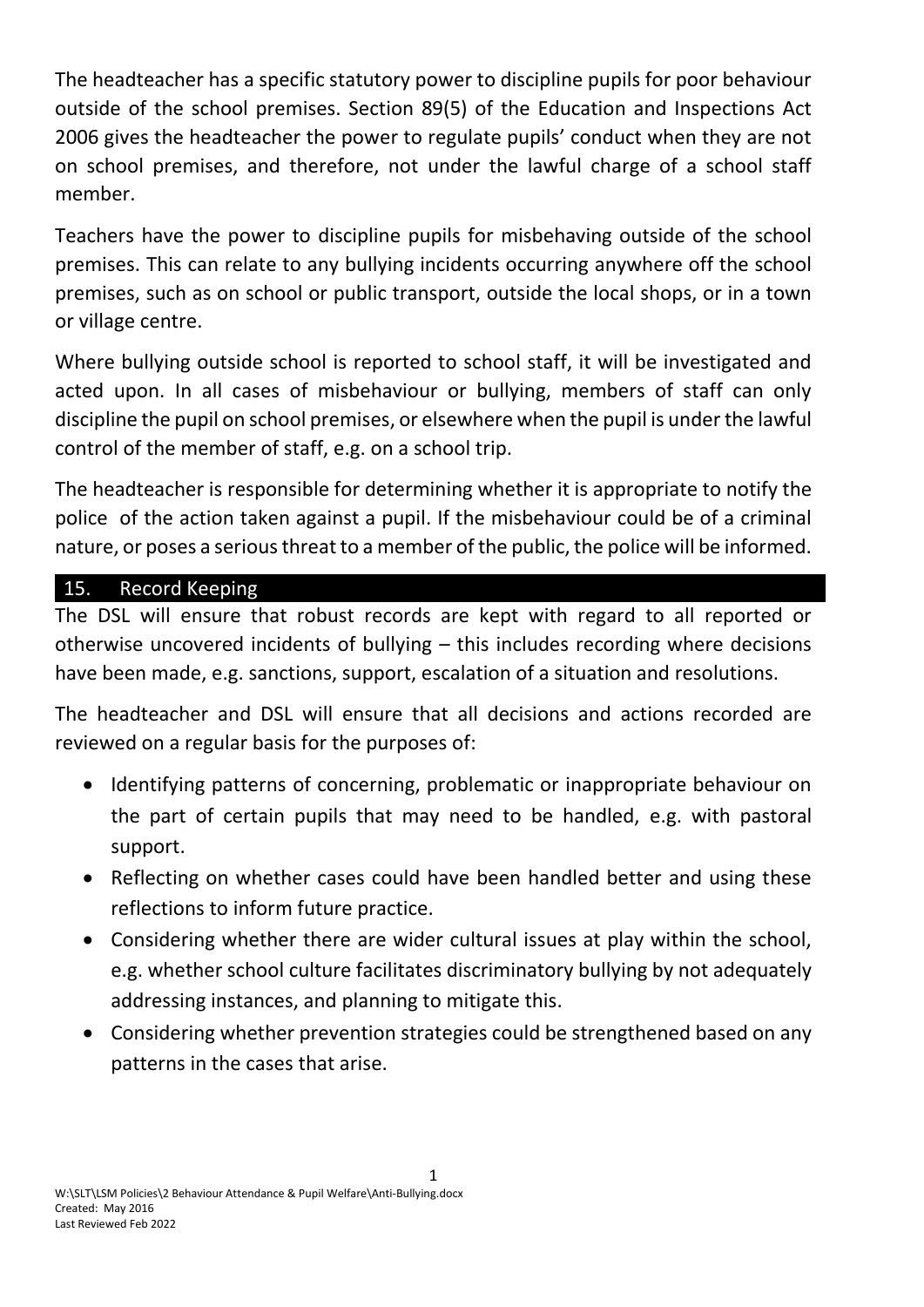# <span id="page-16-0"></span>**Bullying Report Form**

This form will be sent to the Pastoral Year Group Leader upon completion.

| <b>Personal details</b>                 |  |  |         |
|-----------------------------------------|--|--|---------|
| Name of person reporting incident:      |  |  |         |
| Name of pupil being bullied:            |  |  |         |
| Year group:                             |  |  |         |
| Form group:                             |  |  |         |
| How may we contact you? (please circle) |  |  |         |
| At school                               |  |  | At home |
| <b>Home address:</b>                    |  |  |         |
| Email:                                  |  |  |         |
| Telephone:                              |  |  |         |

| <b>Incident details</b>            |  |  |  |
|------------------------------------|--|--|--|
| <b>What happened?</b>              |  |  |  |
|                                    |  |  |  |
|                                    |  |  |  |
|                                    |  |  |  |
|                                    |  |  |  |
| Where did the incident take place? |  |  |  |
|                                    |  |  |  |
|                                    |  |  |  |
|                                    |  |  |  |
| When did the incident occur?       |  |  |  |